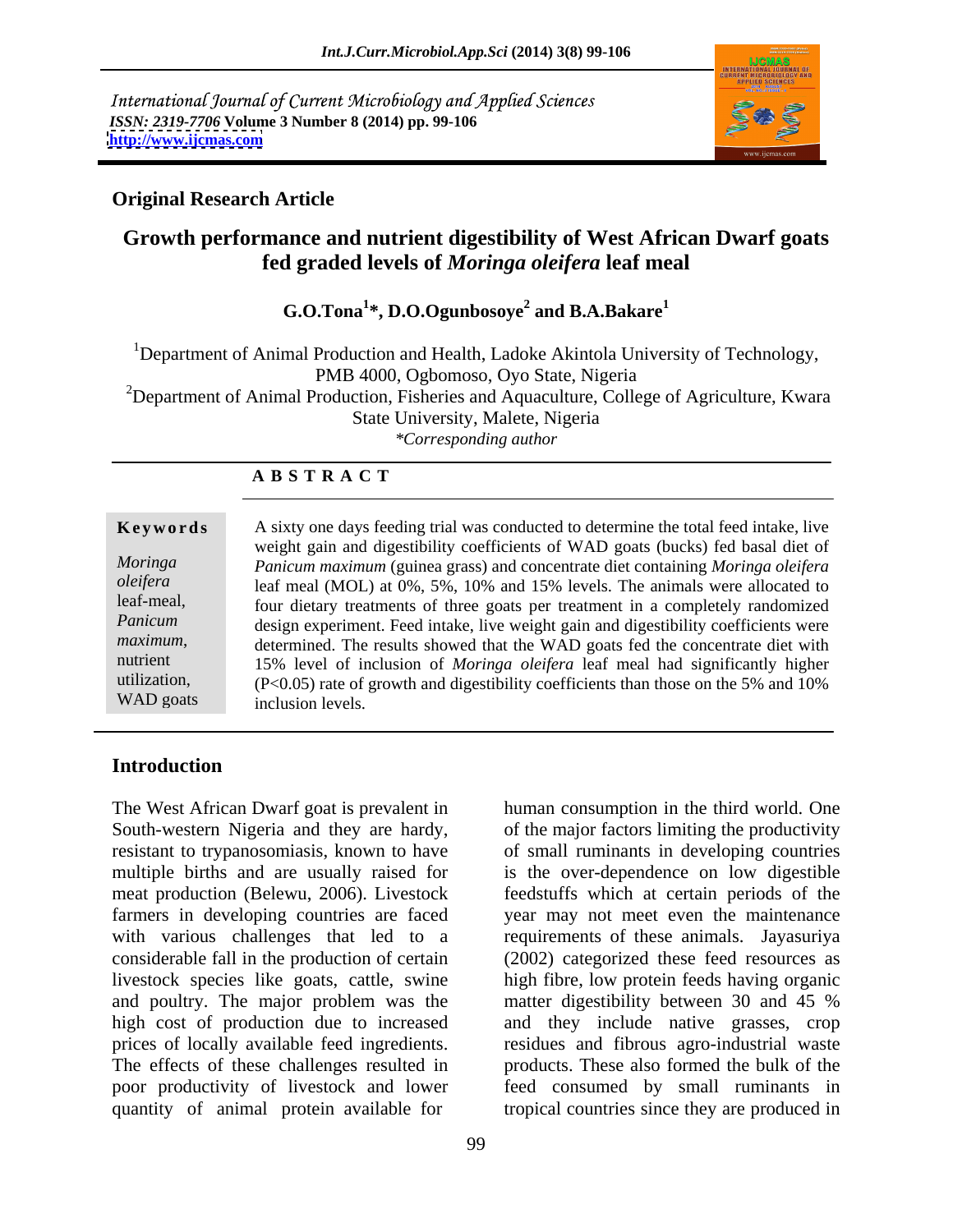large quantities and are relatively cheap, also, they are not competed for by man or monogastric animals. The dry season result crude protein, essential vitamins, minerals in a rapid decline in the quantity and quality and amino acids (Makkar and Becker, 1997; of forage leading to low forage intake and Gidamis et al, 2003). However, according to digestibility with resultant low animal performance. It has been reported by tree and its benefits as a high-quality (Adegbola, 2002) that poor quality supplement to low-quality roughages in roughages fed to ruminants without ruminant feeding systems have not been supplementation, especially during the dry season caused considerable weight losses and sometimes resulted in the death of the This study was thus designed to determine animals. The price of conventional sources the dry matter intake, weight gain and of protein in livestock ration has risen<br>exorbitantly (Akinmutimi, 2004) and this exorbitantly (Akinmutimi, 2004) and this goats when fed graded of *Moringa oleifera* has necessitated the search for cheaper alternative feed resources that can meet the nutritional requirements of farm animals. These alternative feedstuffs should not be in high demand by humans and should be Study area cheap (Ahamefule, 2002).

Also, Preston and Leng (1987) stated that Unit of the Teaching and Research Farm, the poor condition of livestock in the tropics Ladoke Akintola University of Technology, is more likely as a result of inefficient Ogbomoso, Nigeria. The site is located digestion in the rumen and inefficient within the derived Savannah ecological utilization of the nutrients absorbed from zones, within the Latitude  $8^{\circ}$  15°N and low quality feeds. However, in recent years Longitude 4<sup>°</sup> 15 °C (Oguntoyinbo, 1978). there has been a growing interest in many The annual rainfall is about 1500 mm and tropical countries to identify potentially occurs from April to November with the dry important feed sources among shrubs and trees for inclusion in the ruminant diet to provide green fodder that is high in protein **Experimental** animals and their to supplement the available low protein forage. This has been recognized as one of the most effective means of improving Twelve intact growing WAD bucks with animal performance in smallholder livestock average weight of 7.5 kg were used. A production (Blair, 1989). Ranjbar (2007) also mentioned that forages have important 4 treatments and 3 animals per treatment role in ruminant nutrition in terms of was used. The experimental animals were providing energy, protein and minerals as routinely given Ivomec injection against

consumed in various forms as food. Leaves of the tree are noted for high content of Akinbamijo et al (2006), the value of the fully known nor widely exploited.

apparent digestibility coefficients in WAD leaf meal during the dry season.

# **Materials and Methods**

## **Study area**

The experiment was carried out at the Goat  $^{\circ}$  15<sup> $\prime$ </sup>N and 15´N and 15´E (Oguntoyinbo, 1978). The annual rainfall is about 1500 mm and season between December and March.

### **Experimental animals and their management**

well as fibre for chewing and rumination. **endo** and ecto-parasites and vaccinated *Moringa oleifera* is a well-known tree in disease. The animals were purchased from a West Africa and is often cultivated as a reputable farm and quarantined for two living fence around people's gardens and weeks before the start of the experiment. completely randomized design (CRD) with against Peste des Petits Ruminant (PPR)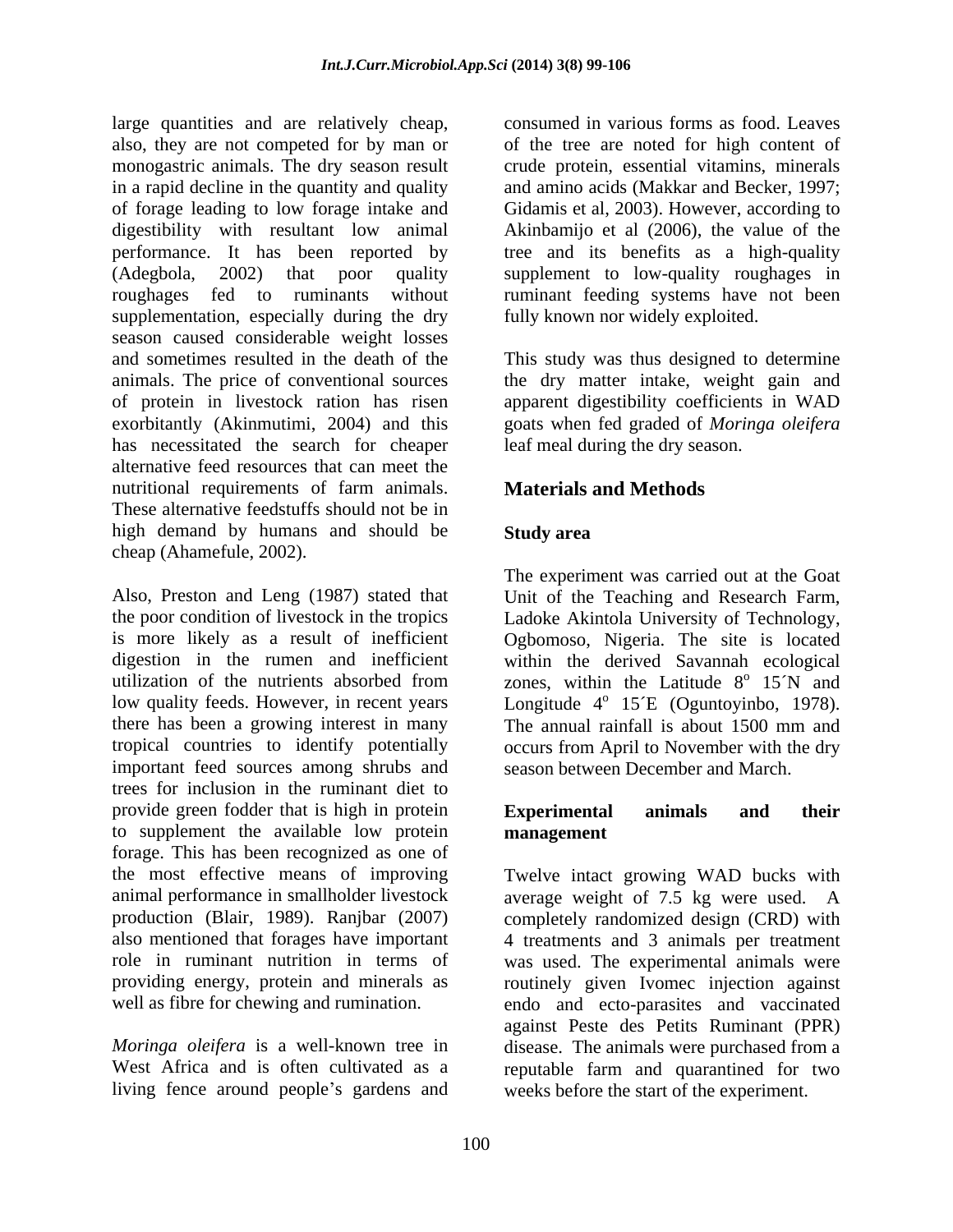The chemical composition of *Panicum maximum* and *Moringa oleifera* leaf meal amounts of *Panicum maximum* grass and (MOL) used in the feeding trial is presented in Table 1. Also, the ingredients provided *ad libitum*. There were 7 days composition of concentrate diets is adaptation period and 7 days excreta presented in Table 2. The diets were made (faeces) collection. Daily feed intake (feed up of pre-wilted guinea grass (*Panicum*  offered minus refusal), faecal output were *maximum*) and concentrate diets at four levels of *Moringa oleifera* leaf-meal (MOL) as follows: D1 (0% MOL), D2 (5% MOL), D3 (10% MOL) and D4 (15% MOL). The **Chemical analysis** experimental animals were served with the grass at 8.00 am daily, while the concentrate Sub samples of the diets D1- D4 (offered diets D1 – D4 were served at 12 noon. The and refusals), and faecal samples were oven animals were balanced for weight at the  $\qquad$  dried at 105 $^{\circ}$ C until constant weight was beginning of the experiment. Salt licks and attained for dry matter determination fresh water were provided *ad libitum*. (AOAC, 2005). Another set of same samples

weighed and offered to the experimental WAD goats. Also, weighed quantities of the minus feed refusal. The animals were given to the methods of Van Soest et al (1991). concentrate diets at 4% of their body weight. Weekly body weights of the animals were in feed x 100). measured. Other parameters calculated included the following: Total weight gain **Statistical analysis** (final live weight minus initial live weight); Daily weight gain (total weight gain divided by 61 days experimental period); Daily analysis of variance (ANOVA) procedure of metabolic weight gain (Daily weight gain SAS (2002). Significant means were ranked  $(0.75)$ ; Feed conversion ratio (daily dry matter intake divided by daily weight gain). intake divided by daily weight gain). option of the same software package.

The digestibility trial was carried out using **Chemical composition** four goats, one animal was selected from

**Experimental diets and feeding** were transferred into separate metabolic cages provided with facilities for collection of faeces. The animals were fed weighed concentrate diets D1- D4, and water collected, well labelled, weighed and recorded for each animal.

### **Chemical analysis**

**Data collection dried** at 65<sup>o</sup>C to a constant weight, milled Fresh *Panicum maximum* were chopped, (1mm screen) for analysis. These samples concentrate diets were given. Daily total detergent fibre, acid detergent fibre and acid feed intake was determined as feed offered detergent lignin were determined according basal diet of *Panicum maximum* grass (10% of body weight) and also offered the apparent nutrient digestibility coefficients <sup>o</sup>C until constant weight was of the diets and faecal samples were oven <sup>o</sup>C to a constant weight, milled through a Thomas Willey laboratory mill were analysed for crude protein, crude fibre, ether extract, ash (AOAC, 2005). Neutral to the methods of Van Soest et al (1991).<br>Data collected were used to compute the (nutrient in feed - nutrient in faeces/nutrient in feed  $x$  100).

### **Statistical analysis**

Data collected were subjected to one way using the Duncan's multiple range test

### **Digestibility experiment Sexually Results and Discussion Results and Discussion**

### **Chemical composition**

each of the four treatments. The animals The chemical composition of concentrate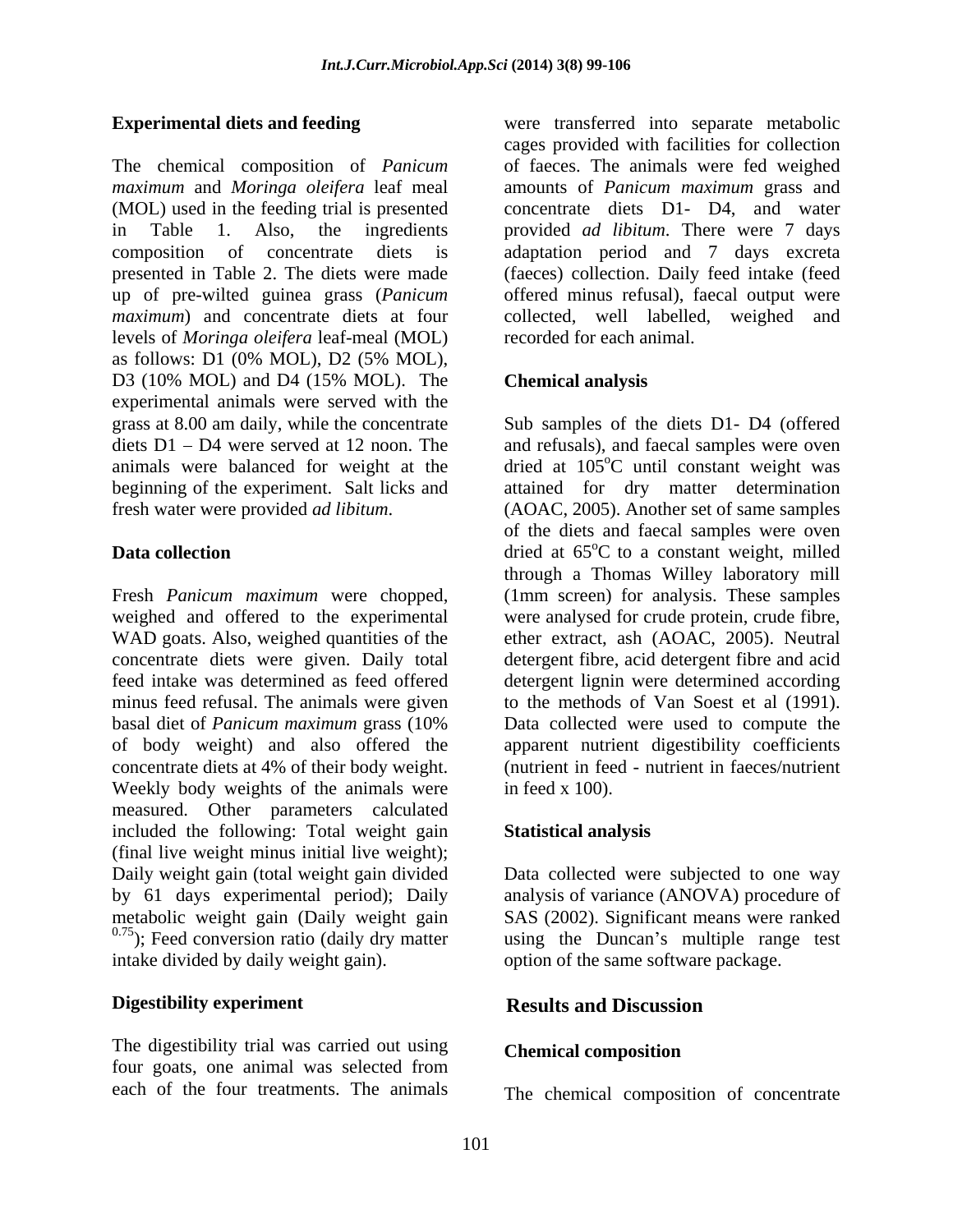diets at various levels of inclusions of *Moringa oleifera* leaf meal is shown in just within minimum of 7-8% necessary to 2012). These values met the minimum daily support optimum rumen activity (Norton, 2003). The CF, NDF, ADF and ADL levels of the experimental diets ranged from 10.14-  $(5\% \text{ MOL}) < D3$  (10% MOL)  $< D4$  (15% diets inclusion of *Zizphus mauritiana*

Nouala et al  $(2006)$  outlined that the Daily weight gain/goat were better  $(P<0.05)$ organisms which aid the degradation of high than that obtained in D2 (5% MOL) (16.07 fibre diets in contrast to the negative effects  $g/day)$  and D3 (10% MOL) (16.72  $g/day)$  as 22.23% hemi-cellulose and 12.16 and 16.78 and 17.22 in D1  $(0\% \text{ MOL})$  and D4 28.75% cellulose obtained by Omoniyi et al (2013) in some forage plants.

Table 3. The CP content of 7.26% for D1 Table.4 shows the performance (0% MOL) was lowest, followed by CP characteristics of the WAD goats fed the content of 7.88% in both D2 and D4, then different concentrate diets D1- D4. All the 9.63% CP in D3. The CP content of 7.26% parameters were significantly (P<0.05) for D1 (0% MOL) was slightly below the different for the dietary treatments. All the minimum level for maintenance of 7.7% for experimental animals had adequate total dry goats (NRC, 1981). However, in D2-D4, CP matter intake (DMI) which ranged from content range of 7.88 to 9.63% was within 336.39 to 392.46 g/animal/day. These values this minimum level. The inclusions of MOL were comparable to values ranging from in D2 to D4 (5% to 15% MOL) could be 288.48 to 354.49 g/animal/day for WAD responsible for the increases in the CP goats fed *M. oleifera, Gliricidia sepium* and contents of the diets D2- D4. These CP *Leucaea leucocephala* dried leaves as contents of between 7.88 and 9.63% were supplements to cassava peels (Asaolu et al, provide the minimum ammonia levels DMI of 3% of body weight recommended required by rumen micro-organisms to for small ruminants (NRC, 1985). The DMI 14.03%; 26.27-34.12%; 15.38-24.11% and 7.98-9.48% respectively. These values were reflection of the relative acceptability and lower than the ranges of 16.67-21.50% CF; and palatability of these diets as was also 48.63-52.49% NDF; 20.88-42.51% ADF; and 9.73-11.26% ADL reported for similar increased total DMI in this study might also browse plant fed to goats of mixed breed in the CP and Ash (mineral) levels (3.58 to (Bornu white and Sokoto red) (Njidda et al*,* 7.64% Ash) in the concentrate diets D2 to 2010). Table.4 shows the performance supplements to cassava peels (Asaolu et al, 2012). These values met the minimum daily of the concentrate diets containing MOL were observed to increase in the order D2  $(5\% \text{ MOL}) <$  D3  $(10\% \text{ MOL}) <$  D4  $(15\%$ MOL). This intake pattern could be a palatability of these diets as was also observed by Asaolu et al (2012). The be attributed to the corresponding increase

environmental conditions of the rumen are for animals on diets D1 (0% MOL) (21.15 normally in favour of the fibrolytic micro- g/day) and D4 (15% MOL) (22.79 g/day) of concentrates high or sole concentrate shown in Table 2. The significantly diets which were very high in carbohydrates. (P<0.05) higher values of feed conversion The hemi-cellulose and cellulose contents ratios (FCR) of 20.94 and 22.29 recorded for were 9.47-18.74% and 7.03-14.63% respectively, and these were utilizable by the (10% MOL) respectively, implied that the digestive system of ruminants. Also, these animals utilized those feed with lesser values were within the ranges of 4.45 and efficiency as compared to the FCR values of D4.<br>Daily weight gain/goat were better (P<0.05) than that obtained in D2 (5% MOL) (16.07 g/day) and D3 (10% MOL) (16.72 g/day) as animals on diets D2 (5% MOL) and D3 16.78 and 17.22 in D1 (0% MOL) and D4 (15% MOL) respectively.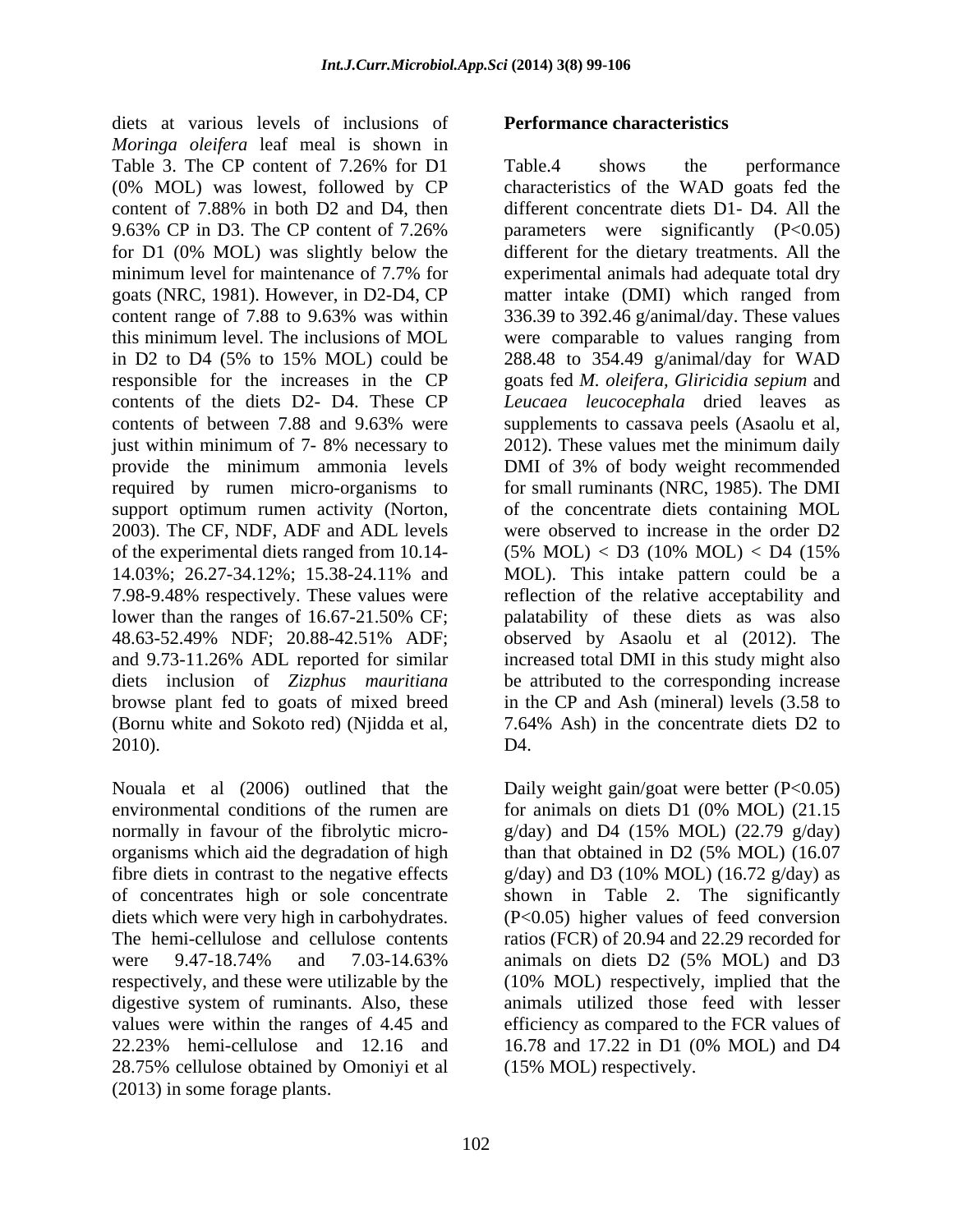| Parameters (%)                 | Panicum maximum | Moringa oleifera leaf-meal |
|--------------------------------|-----------------|----------------------------|
|                                | (basal diet)    | (test ingredient)          |
| Dry Matter                     | 75.75           | 90.46                      |
| Crude Protein                  | 6.11            | 18.38                      |
| Crude Fibre                    | 33.05           | 14.04                      |
| <b>Ether Extract</b>           | 3.65            | 14.58                      |
| Ash                            | 9.34            | 8.38                       |
| <b>Organic Matter</b>          | 90.66           | 91.62                      |
| Nitrogen Free Extract          | 23.60           | 44.71                      |
| <b>Neutral Detergent Fibre</b> | 62.50           | 25.68                      |
| <b>Acid Detergent Fibre</b>    | 42.10           | 14.78                      |
| Acid Detergent Lignin          | 16.33           | 8.11                       |
| Hemicellulose                  | 20.40           | 10.90                      |
| Cellulose                      | 25.77           | 6.67                       |

### **Table.1** Chemical composition of *Panicum maximum* and *Moringa oleifera* leaf meal (MOL)

**Table.2** Ingredients composition of concentrate diets at various levels of inclusions of *Moringa oleifera* leaf meal (MOL)

| Ingredients (%)     |                     |          | D <sub>3</sub>       | D4                   |
|---------------------|---------------------|----------|----------------------|----------------------|
|                     | $(0\% \text{ MOL})$ | (5% MOL) | $(10\% \text{ MOL})$ | $(15\% \text{ MOL})$ |
| Dried cassava peels | 35.00               | 35.00    | 35.00                | 35.00                |
| MOL                 |                     | 5.00     | 10.00                | 15.00                |
| Palm kernel cake    | 61.00               | 56.00    | 51.00                | 46.00                |
| Bone meal           | 3.00                | 3.00     | 3.00                 | 3.00                 |
| Salt                | 1.00                | 00.1     | 1.00                 | 00.1                 |
| Total               | 100.00              | 100.00   | 100.00               | 100.00               |

**Table.3** Chemical composition of concentrate diets at various levels of inclusions of *Moringa oleifera* leaf meal (MOL)

| Parameters (%)                 | DI                  | D2                  | D <sub>3</sub>       | D4                   |
|--------------------------------|---------------------|---------------------|----------------------|----------------------|
|                                | $(0\% \text{ MOL})$ | $(5\% \text{ MOL})$ | $(10\% \text{ MOL})$ | $(15\% \text{ MOL})$ |
| Dry Matter                     | 92.47               | 92.42               | 86.76                | 90.38                |
| Crude Protein                  | 7.26                | 7.88                | 9.63                 | 7.88                 |
| Crude Fibre                    | 14.03               | 13.68               | 10.14                | 13.73                |
| <b>Ether Extract</b>           | 15.85               | 16.23               | 13.07                | 14.23                |
| Ash                            | 5.89                | 3.58                | 4.64                 | 7.64                 |
| <b>Organic Matter</b>          | 94.11               | 96.42               | 95.36                | 92.36                |
| Nitrogen Free Extract          | 56.97               | 58.63               | 62.52                | 56.52                |
| <b>Neutral Detergent Fibre</b> | 33.58               | 34.12               | 26.27                | 26.27                |
| Acid Detergent Fibre           | 24.11               | 15.38               | 15.42                | 16.59                |
| Acid Detergent Lignin          | 9.48                | 8.35                | 8.11                 | 7.98                 |
| Hemicellulose                  | 9.47                | 18.74               | 10.85                | 9.68                 |
| Cellulose                      | 14.63               | 7.03                | 7.31                 | 8.61                 |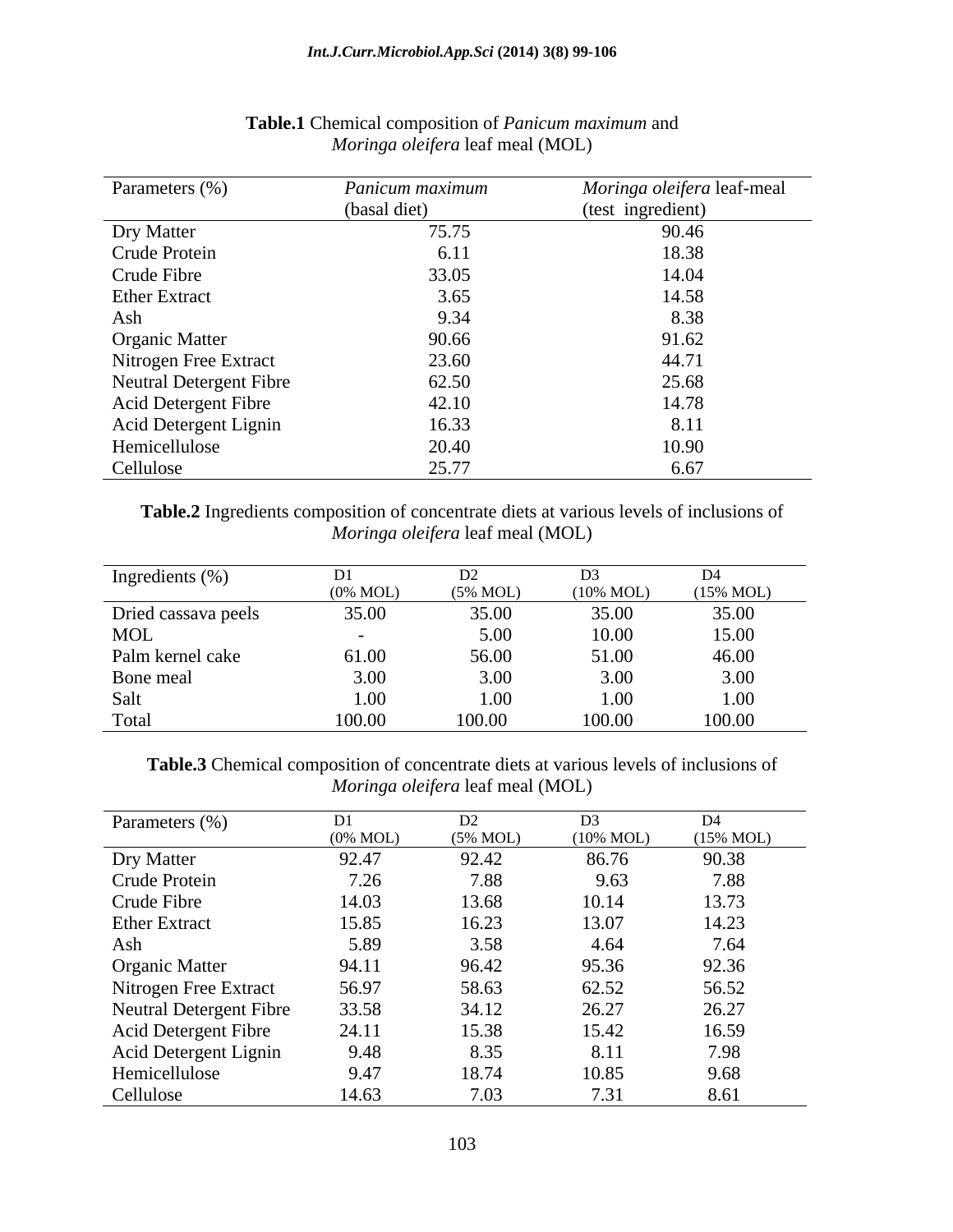| Parameters                                                                                                                                                                                                                                                            |                   |                      |                                                                                   |                      | SEM   |
|-----------------------------------------------------------------------------------------------------------------------------------------------------------------------------------------------------------------------------------------------------------------------|-------------------|----------------------|-----------------------------------------------------------------------------------|----------------------|-------|
|                                                                                                                                                                                                                                                                       |                   |                      | $(0\% \text{ MOL})$ $(5\% \text{ MOL})$ $(10\% \text{ MOL})$ $(15\% \text{ MOL})$ |                      |       |
| Dry matter intake                                                                                                                                                                                                                                                     |                   |                      |                                                                                   |                      |       |
| Panicum maximum (g/day)                                                                                                                                                                                                                                               | $214.37^{\circ}$  | $203.09^{\rm b}$     | $213.59^a$                                                                        | $198.36^{b}$         | 6.63  |
| Concentrate (g/day)                                                                                                                                                                                                                                                   | $140.55^{\circ}$  | $133.30^c$           | $159.20^{b}$                                                                      | 194.10 <sup>a</sup>  | 19.80 |
| Total dry matter intake/goat                                                                                                                                                                                                                                          | 354.92 $^{\circ}$ | 336.39 $^{\circ}$    | 372.79 <sup>b</sup>                                                               | 392.46 <sup>a</sup>  | 19.74 |
|                                                                                                                                                                                                                                                                       |                   |                      |                                                                                   |                      |       |
| $(g/day)$<br>Growth performance                                                                                                                                                                                                                                       |                   |                      |                                                                                   |                      |       |
| Initial live weight/goat (kg) $6.26^b$                                                                                                                                                                                                                                |                   | $6.54^{b}$           | 7.32 <sup>a</sup>                                                                 |                      | 0.70  |
| Final live weight/goat (kg)                                                                                                                                                                                                                                           | $7.55^{b}$        | $7.52^{\mathrm{b}}$  | 8.34 <sup>a</sup>                                                                 | $7.64^{b}$           | 0.72  |
|                                                                                                                                                                                                                                                                       |                   | 0.98 <sup>b</sup>    | 1.02 <sup>b</sup>                                                                 | 1.39 <sup>a</sup>    | 0.21  |
|                                                                                                                                                                                                                                                                       |                   | 16.07 <sup>b</sup>   |                                                                                   | 22.79 <sup>a</sup>   | 1.69  |
|                                                                                                                                                                                                                                                                       |                   |                      | 16.72 <sup>b</sup>                                                                |                      |       |
|                                                                                                                                                                                                                                                                       |                   |                      |                                                                                   |                      |       |
|                                                                                                                                                                                                                                                                       |                   | 8.03 <sup>b</sup>    | 8.27 <sup>b</sup>                                                                 | 10.43 <sup>a</sup>   | 1.60  |
|                                                                                                                                                                                                                                                                       |                   |                      |                                                                                   |                      |       |
| Total weight gain/goat (kg) $1.29^{\circ}$<br>Total weight gain/goat (kg) $1.29^{\circ}$<br>Daily weight $21.15^{\circ}$<br>gain/goat(g/day)<br>Daily metabolic weight $9.86^{\circ}$<br>gain/goat (g W <sup>0.75</sup> /day)<br>Daily dry matter intake/goat $354.9$ |                   | $336.39^{\circ}$     | $372.79$ <sup>t</sup>                                                             | 392.46 <sup>a</sup>  | 19.74 |
|                                                                                                                                                                                                                                                                       |                   |                      |                                                                                   |                      |       |
| $(g/day)$<br>Feed conversion ratio (FCR) 16.78 <sup>b</sup>                                                                                                                                                                                                           |                   | $20.94$ <sup>a</sup> | 22.29 <sup>a</sup>                                                                | $17.22^{\mathrm{b}}$ | 1.38  |

**Table.4** Performance characteristics of growing (WAD) goats fed concentrate diets at various levels of inclusions of *Moringa oleifera* leaf meal (MOL)

a,b,c. Means on the same row with different superscript differ significantly  $(P<0.05)$ 

Table.5 Apparent digestibility coefficients (%) of nutrients by WAD goats fed graded levels of inclusions of *Moringa oleifera* leaf meal (MOL)

| Digestibility coefficient (%)                         |                     |                    |                                                               |                    | <b>SEM</b> |
|-------------------------------------------------------|---------------------|--------------------|---------------------------------------------------------------|--------------------|------------|
|                                                       | $(0\% \text{ MOL})$ |                    | $(5\% \text{ MOL})$ $(10\% \text{ MOL})$ $(15\% \text{ MOL})$ |                    |            |
|                                                       |                     |                    |                                                               |                    |            |
|                                                       | $81.67^{\circ}$     | 77.80 <sup>b</sup> | $77.47^b$                                                     | $79.53^{ab}$       | 0.87       |
| Dry Matter<br>Crude Protein                           | $37.20^{ab}$        | $27.03^{p}$        | $41.00^a$                                                     | $39.97^{\text{a}}$ | 3.40       |
|                                                       | $74.80^{\circ}$     | $66.63^{\circ}$    | $66.13^{\circ}$                                               | $71.23^b$          | 1.60       |
|                                                       | $93.63^{\circ}$     | $82.40^{b}$        | $78.20^{\circ}$                                               | $78.50^{\circ}$    | 0.88       |
|                                                       | 80.47               | 78.07              | 78.97                                                         | 79.50              | 1.08       |
| Crude Fibre<br>Ether Extract<br>Organic Matter<br>Ash | $89.33^{\circ}$     | $79.53^{b}$        | $81.83^{b}$                                                   | $90.80^{\text{a}}$ | 0.83       |
| Nitrogen Free Extract                                 | $82.90^{b}$         | $87.87^{\rm a}$    | $87.03^{\circ}$                                               | $87.27^{\rm a}$    | 0.79       |
| <b>Neutral Detergent Fibre</b>                        | $76.30^{\rm a}$     | $70.13^{b}$        | $61.23^{\circ}$                                               | $62.73^{\circ}$    | 1.66       |
| Acid Detergent Fibre                                  | $71.33^a$           | $44.30^{b}$        | $45.43^{b}$                                                   | $43.03^{b}$        | 2.45       |
| Acid Detergent Lignin                                 | 77.63               | 75.77              | 76.73                                                         | 78.40              | 3.20       |

 $\overline{a,b,c}$ . Means on the same row with different superscript differ significantly (P<0.05)

This is because the higher the value of the the feed was better utilized at the higher feed conversion ratio (FCR), the less level of inclusion in D4 (15% MOL). desirable is the diet, as the animal Various researchers, Manh et al (2005) consumes more feed to produce a unit and Asaolu et al (2012) reported that

weight gain. This probably showed that *Moringa oleifera* leaf-meal contained highlevel of inclusion in D4 (15% MOL).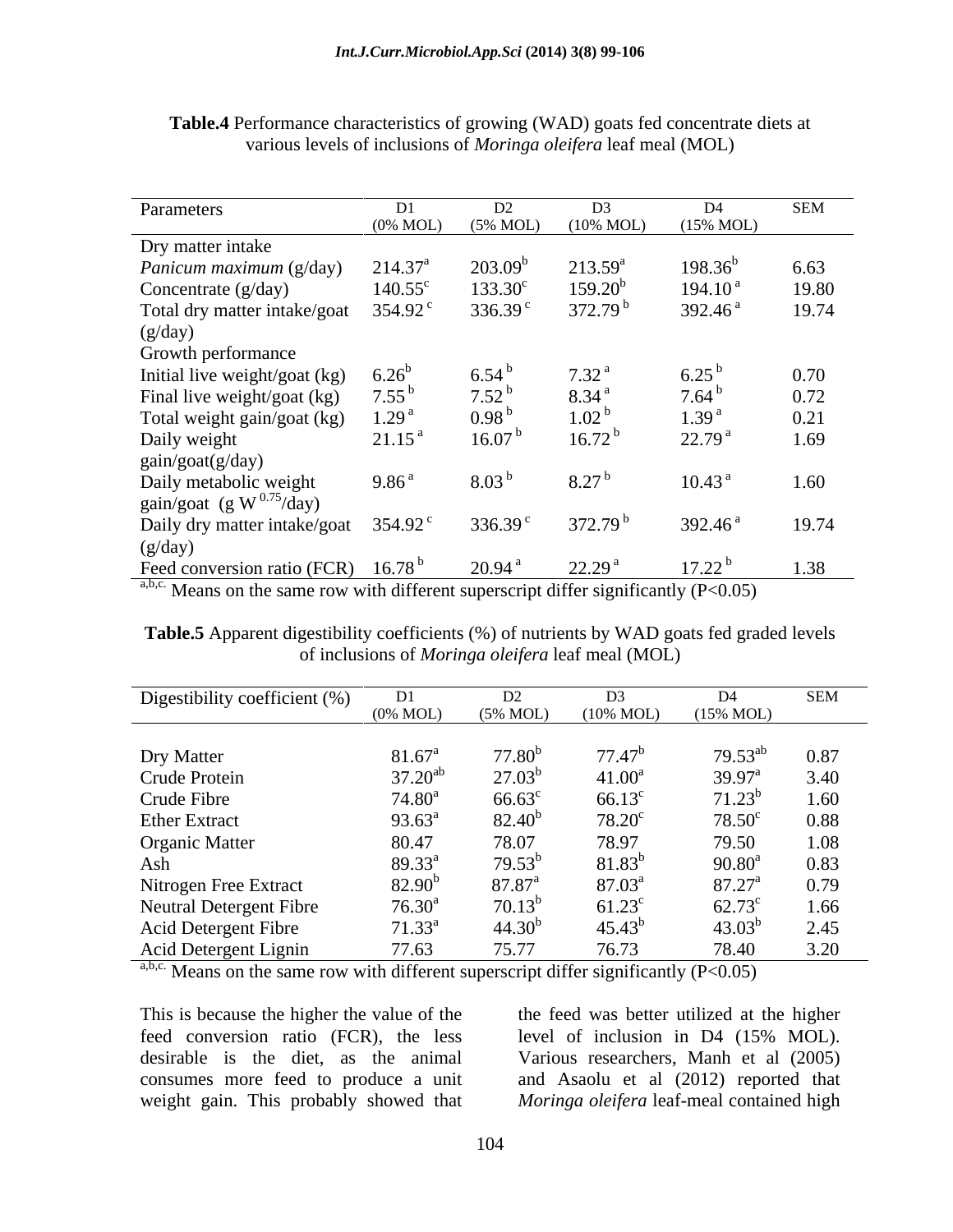protein, essential vitamins, minerals, References amino acids and low anti-nutritional factors like tannins, which could help the Adegbola, A.A., 2002. Nutrient intake, animals to better utilize the feed.

The results obtained in Table 5 showed that apparent nutrient digestibility **E.** Hoffmann, S. Muetzel, Becker, K. coefficient values were significantly 2006. The influence of *Moringa oleifera* different  $(P<0.05)$  across all the leaves as substitute to conventional treatments, except those for organic matter<br>
and eaid determining which were not<br>
treatment and digestibility of and acid detergent lignin which were not significantly different (P>0.05). The digestibility coefficients of DM in this  $\frac{\text{Nula Decupillen (3)}}{\text{Alimumai A II 2004 Euclidean of curved}}$ study were high and ranged from 77.47 to 81.67%, suggesting that the diets were highly digested. Similarly, Manh et al (2005) reported the apparent DM Iniversity of Agriculture Hundike digestibility values of between 78.2 and Nigeria. 82.6% in the evaluation of *Moringa oleifera* leaves as sole feed for goats. The diets D1 (0% MOL) and D4 (15% MOL) broduction in South-Eastern Nigeria. both had highest CP, and Ash digestibility values. The apparent digestibility of Agriculture, Umudike, Nigeria. coefficients of CP, CF, EE, OM, Ash, Arigbede, O.M., J.A.Olanite and Bamikole, NFE, NDF and ADL followed to a high extent, a similar trend as the apparent DM digestibility of West African dwarf digestibilities. A similar observation was reported by Arigbede et al (2005) who found that the digestibility coefficients of maximum. I<br>COM CP NDE ADE and ADI followed (2):293-300. OM, CP, NDF, ADF and ADL followed the same trend as the DM digestibility Assaolu, V., R. Binuomote, A. Akinlade, O.A. coefficients in diets containing graded levels of combinations of *Grewia*  protein, essential virtuining, minierals, **References**<br>protein, essential virtuining, minieral virtuining, References<br>hasten die, A.A., 2002. Nutrient intitials, hasten like hasten like hasten like hasten like hasten like

It can be concluded from this study that the WAD goats fed the concentrate diet with 15% level of inclusion of *Moringa* blongy, Ag (10) 76-88. *oleifera* leaf meal had significantly higher A.O.A.C., 2005. Official Methods of rate of growth and digestibility Analysis.15<sup>th</sup> Ed. Association of Official coefficients than those on the 5% and 10%  $\frac{1}{2}$  Analytical Chemists. Washington DC

- **Apparent nutrient digestibility and supplements.** Nigerian Journal of Adegbola, A.A., 2002. Nutrient intake, digestibility and rumen metabolites in bulls fed straw with or without supplements. Nigerian Journal of Animal Production. 29: 40-46.
	- Akinbamijo, O.O., A. Adewumi, S.F. Nouala, E. Hoffmann, S. Muetzel, Becker, K. 2006. The influence of *Moringa oleifera*  leaves as substitute to conventional concentrate on the *in vitro* production and digestibility of groundnut hay*.* Livestock Research for Rural Development 18 (9).
	- Akinwumi, A.H., 2004. Evaluation of sword bean (*Canavalia gladiata*) as an alternative feed resource for broiler chickens. Ph.D. Thesis. Michael Okpara University of Agriculture Umudike, Nigeria.
	- Ahamefule, F.O., 2002. Evaluation of Pigeon Pea and Cassava Peel based diet for goat production in South-Eastern Nigeria. Ph.D Thesis Michael Okpara University
	- M.A., 2005. Intake, performance and digestibility of West African dwarf goats supplemented with graded levels of *Gwewia pubescens* and *Panicum maximum*. Nig. J. Anim. Prod. 32 (2):293-300.
- *pubescens* and *Panicum maximum*. Asaolu, V., R. Binuomote, A. Akinlade, O.A. Aderinola and Oyelami, O., 2012. Intake and growth performance of West African Dwarf goats fed *Moringa oleifera, Gliricidia sepium* and *Leucaena leucocephala* dried leaves as supplements to cassava peels. J. Biology, Agriculture and Healthcare. 2 (10) 76- 88.
	- A.O.A.C., 2005. Official Methods of Analytical Chemists, Washington, DC, USA (48).